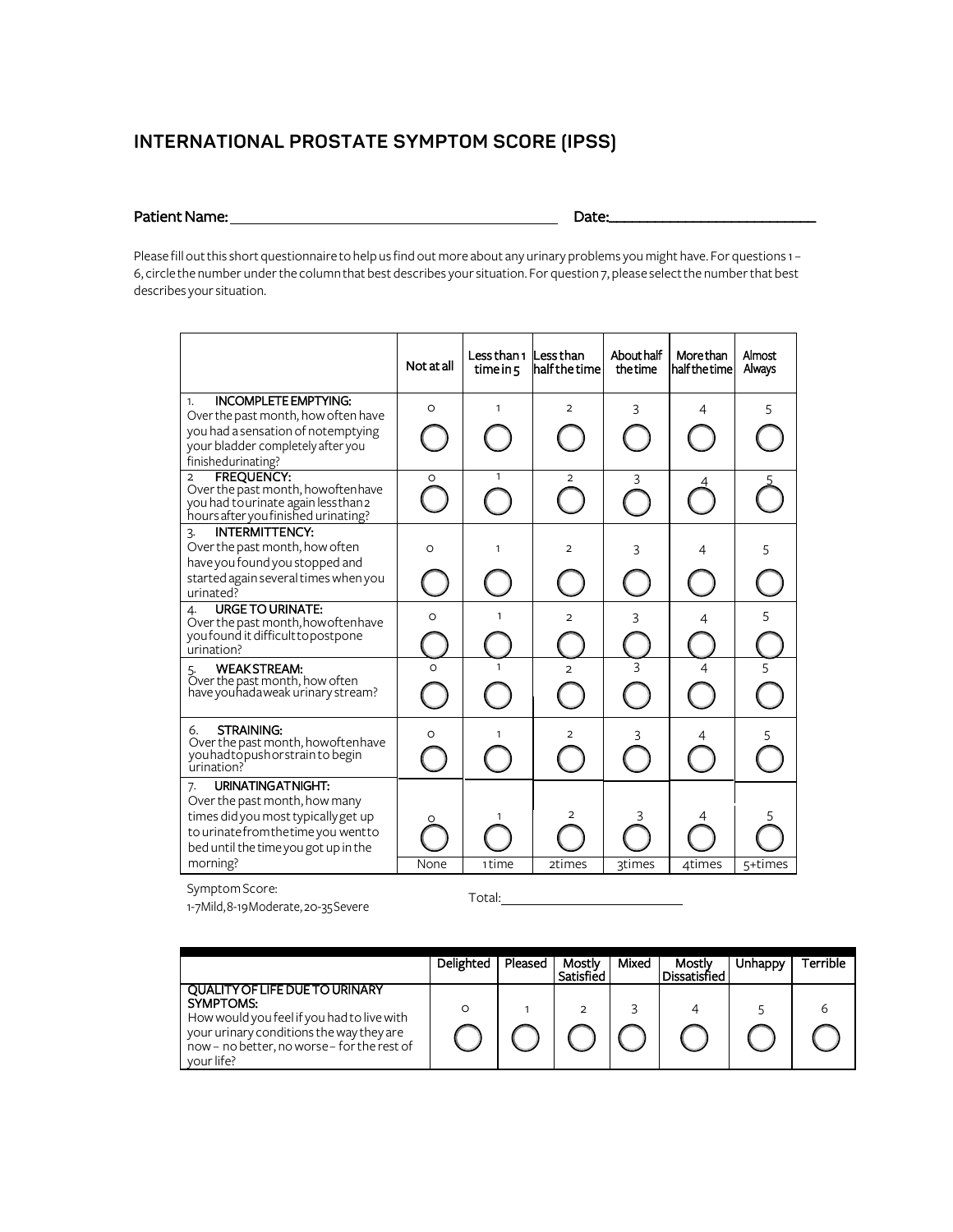## **SEXUAL HEALTH INVENTORY FOR MEN (SHIM)**

| <b>Patient Name:</b> | Date: |
|----------------------|-------|
|                      |       |

#### INSTRUCTIONS:

Sexual health is an important part of an individual's overall physical and emotional well-being. Erectile dysfunction, also known as impotence, is one type of very common medical conditions affecting sexual health. Fortunately, there are many different treatment options for erectile dysfunction. This questionnaire is designed to help you and your doctor identify if you may be experiencing erectile dysfunction. If you are, you may choose to discuss treatment options with your doctor.

Each question has several possible responses. Circle the number of the response that best describes your own situation. Please be sure that you select one and only one response for each question.

#### OVER THE PAST 6 MONTHS:

| 1. How do you rate your<br>confidence that you could                                   |                              | <b>Very Low</b>                      | Low                                              | Moderate                              | High                                              | Very High                  |
|----------------------------------------------------------------------------------------|------------------------------|--------------------------------------|--------------------------------------------------|---------------------------------------|---------------------------------------------------|----------------------------|
| get and keep an erection?                                                              |                              |                                      |                                                  |                                       |                                                   |                            |
|                                                                                        |                              |                                      | $\overline{2}$                                   |                                       | 4                                                 |                            |
| 2. When you had erections<br>with sexual stimulation, how<br>often were your erections | No Sexual<br><b>Activity</b> | <b>Almost Never</b><br>or Never      | A few times<br>(much less than<br>half the time) | Sometimes<br>(about half the<br>time) | Most times<br>(more than<br>half the time)        | Always or<br>almost always |
| hard enough for penetration<br>(entering your partner)?                                |                              |                                      |                                                  |                                       |                                                   |                            |
|                                                                                        | ∩                            |                                      |                                                  | 3                                     |                                                   |                            |
| 3. During sexual<br>intercourse, how often<br>were you able to maintain                | No Sexual<br>Activity        | <b>Almost Never</b><br>or Never      | A few times<br>(much less than<br>half the time) | Sometimes<br>(about half<br>the time) | <b>Most times</b><br>(more than<br>half the time) | Always or<br>almost always |
| your erection after you<br>had penetrated                                              |                              |                                      |                                                  |                                       |                                                   |                            |
| (entered) your partner?                                                                | $\Omega$                     |                                      |                                                  |                                       |                                                   |                            |
| 4. During sexual intercourse,<br>how difficult was it to                               | No Sexual<br>Activity        | <b>Extremely</b><br><b>Difficult</b> | Very<br><b>Difficult</b>                         | <b>Difficult</b>                      | Slightly<br><b>Difficult</b>                      | Not Difficult              |
| maintain your erection to<br>completion of intercourse?                                |                              |                                      |                                                  |                                       |                                                   |                            |
|                                                                                        |                              |                                      |                                                  |                                       |                                                   |                            |
| 5. When you attempted<br>sexual intercourse, how                                       | No Sexual<br><b>Activity</b> | Almost Never<br>or Never             | A few times<br>(much less than<br>half the time) | Sometimes<br>(about half the<br>time) | Most times<br>(more than<br>half the time)        | Always or<br>almost always |
| often was it satisfactory<br>for you?                                                  | ∩                            |                                      |                                                  |                                       |                                                   |                            |

Addthenumbers corresponding to questions 1-5. TOTAL: TOTAL: TOTAL:

The Sexual Health Inventory for Men further classifies ED severity with the following breakpoints:

1-7 SevereED 8-11 ModerateED 12-16 Mild toModerate ED 17-21 Mild ED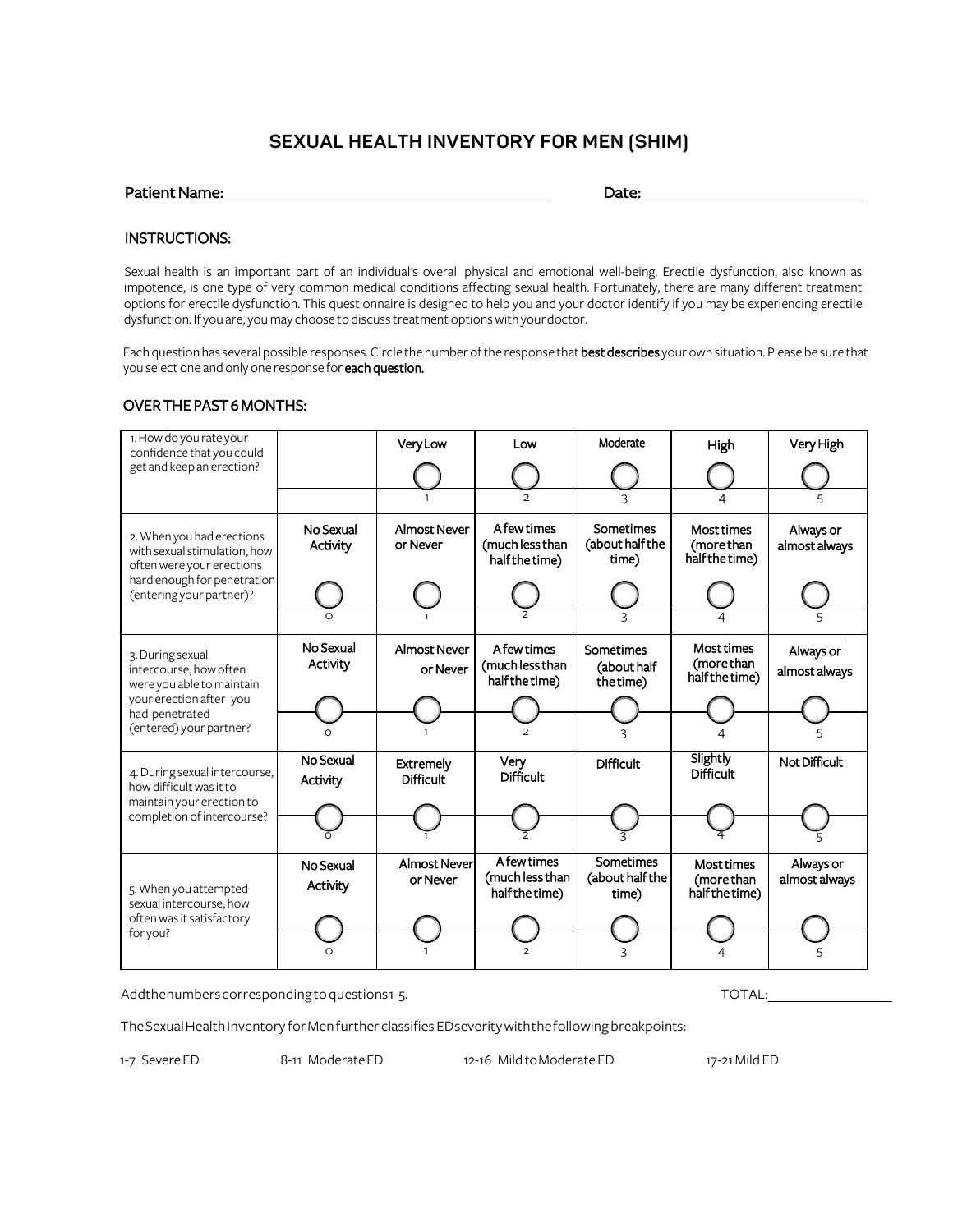## **The Expanded Prostate Cancer Index Composite Bowel Assessment (EPIC)**

This questionnaire is designed to measure Quality of Life issues in patients with prostate cancer. To help us get the most accurate measurement, it is important that you answer all questions honestly and completely.

Remember, as with allmedical records, information contained within this survey will remain strictly confidential.

Date:

Patient Name:

Date of Birth:

#### BOWEL HABITS

Please answer these questions regarding your bowel habits and abdominal pain during the past four (4) weeks.

1. How often have you had rectal urgency (felt like you had to passstool, but did not)?

2. How often have you had uncontrolled leakage of stool or feces?

3. How often have you had stools (bowel movements) that were loose or liquid (no form, watery, mushy)?

| $\overline{2}$ |  |
|----------------|--|
|                |  |
|                |  |
|                |  |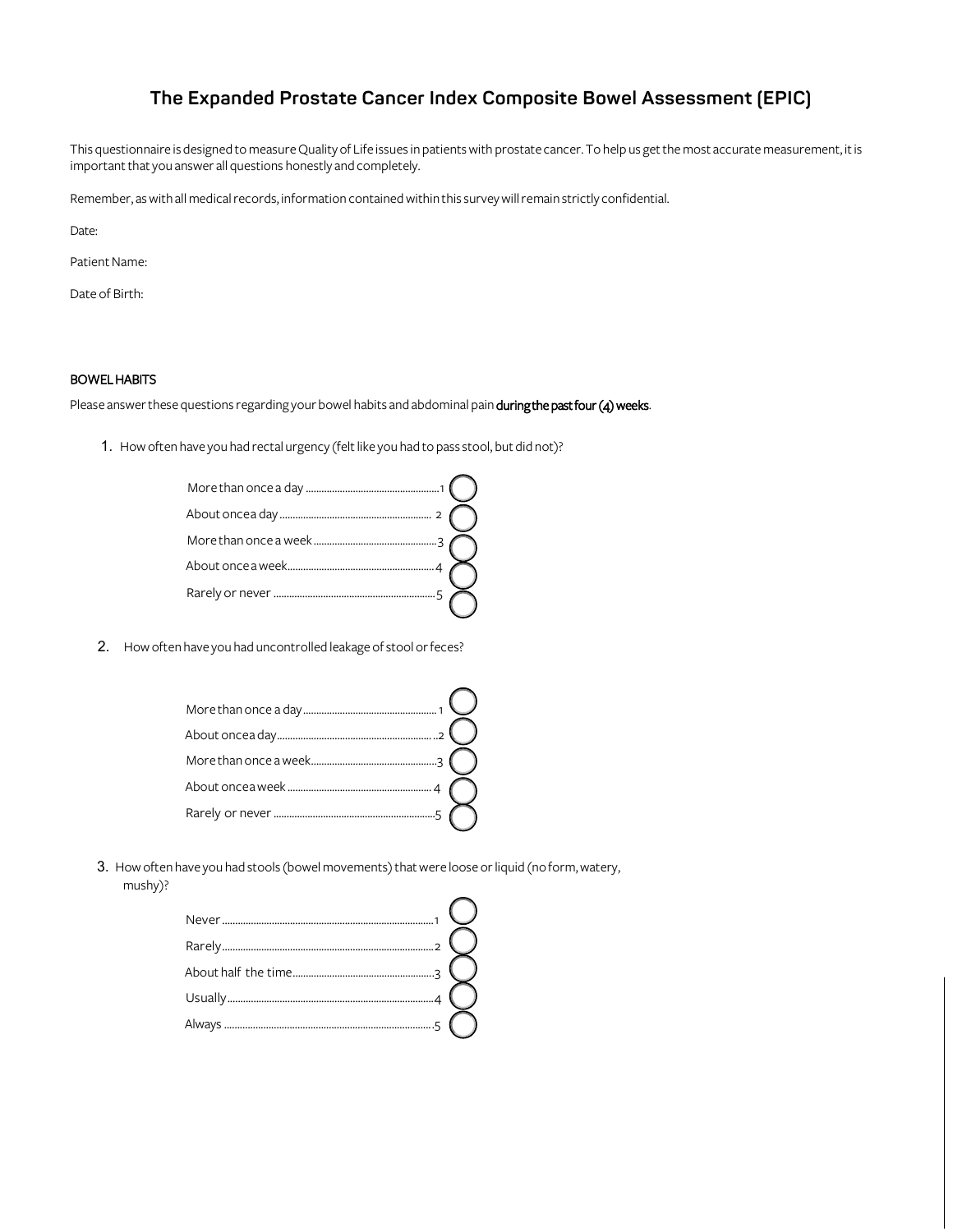4. How often have you had bloody stools?

5. How often have your bowel movements been painful?

6. How many bowel movements have you had on a typical day?

7. How often have you had crampy pain in your abdomen, pelvis or rectum?